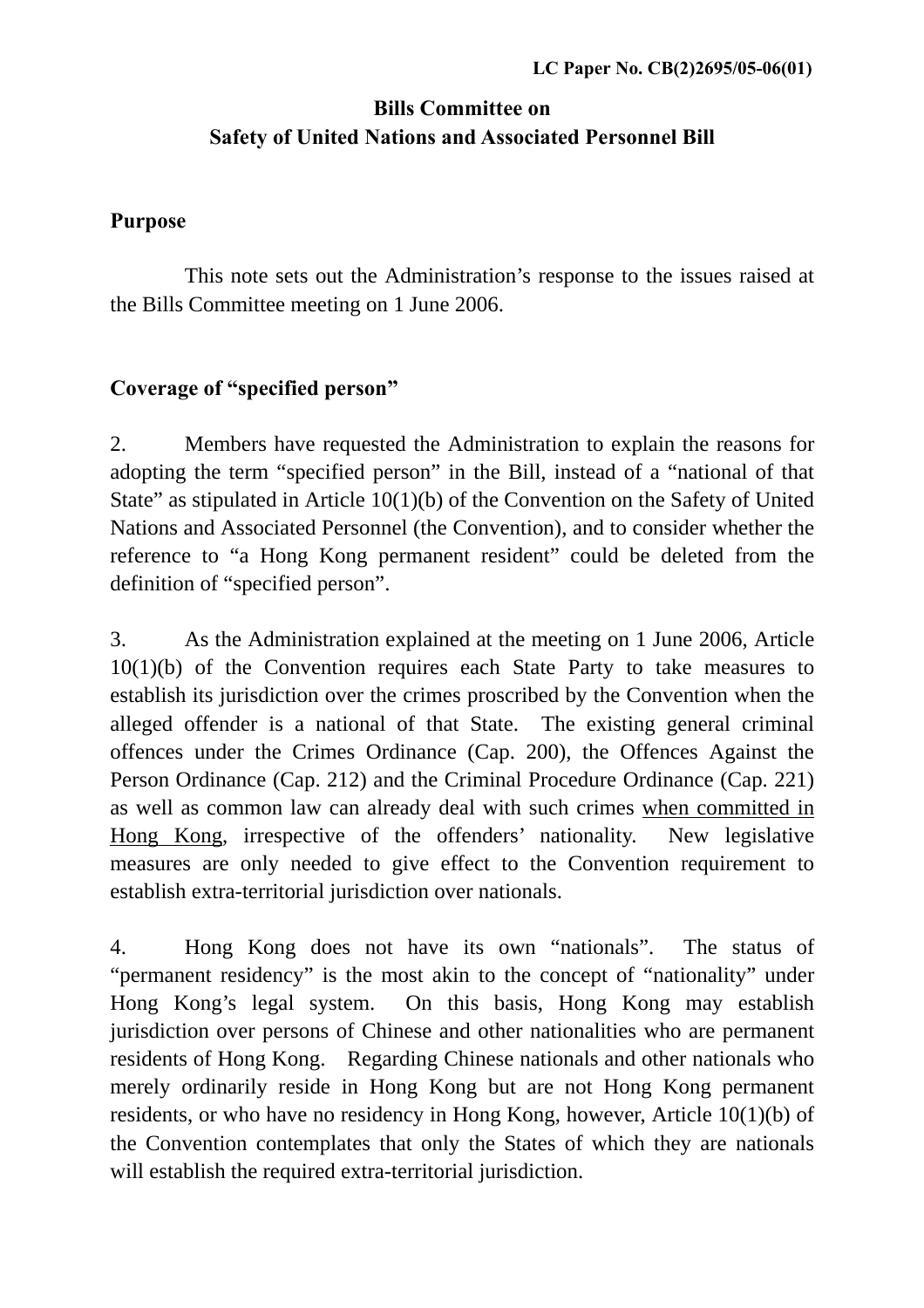5. Having regard to the above, "specified person" is defined in the Bill as a person who is a Chinese national and a Hong Kong permanent resident. Establishing extra-territorial jurisdiction over the proscribed crimes committed by a "specified person" is consistent with Hong Kong's obligation under Article 10(1)(b) of the Convention to establish jurisdiction over "nationals".

6. If the reference to "a Hong Kong permanent resident" were deleted from the definition of "specified person", a "specified person" would simply mean "a Chinese national". As explained above, this extension of extra-territorial jurisdiction to Chinese nationals who are not Hong Kong permanent residents would be inconsistent with Hong Kong's obligation under Article 10(1)(b) of the Convention.

# **Extension of extra-territoriality to cover stateless persons who are Hong Kong permanent residents**

7. Members have also requested the Administration to consider the need to extend the Bill's coverage to stateless persons who are Hong Kong permanent residents. Indeed, Article 10(2)(a) of the Convention provides, as a non-mandatory requirement, that a State Party may establish its jurisdiction over any crime proscribed by the Convention when it is committed by a stateless person whose habitual residence is in that State.

8. Taking into account Members' views, we agree that extending our jurisdiction to a stateless person who is a Hong Kong permanent resident would facilitate a better attainment of the objective of the Convention in protecting United Nations and associated personnel. We therefore propose that a "specified person" under the Bill could also cover a stateless person who is a Hong Kong permanent resident, and will make a corresponding Committee Stage Amendment.

#### **Existing criminal offences with extra-territorial effect**

9. Members have requested the Administration to clarify, in relation to crimes over which Hong Kong has extra-territorial jurisdiction, the categories of persons to whom the extra-territoriality would apply. We have set out at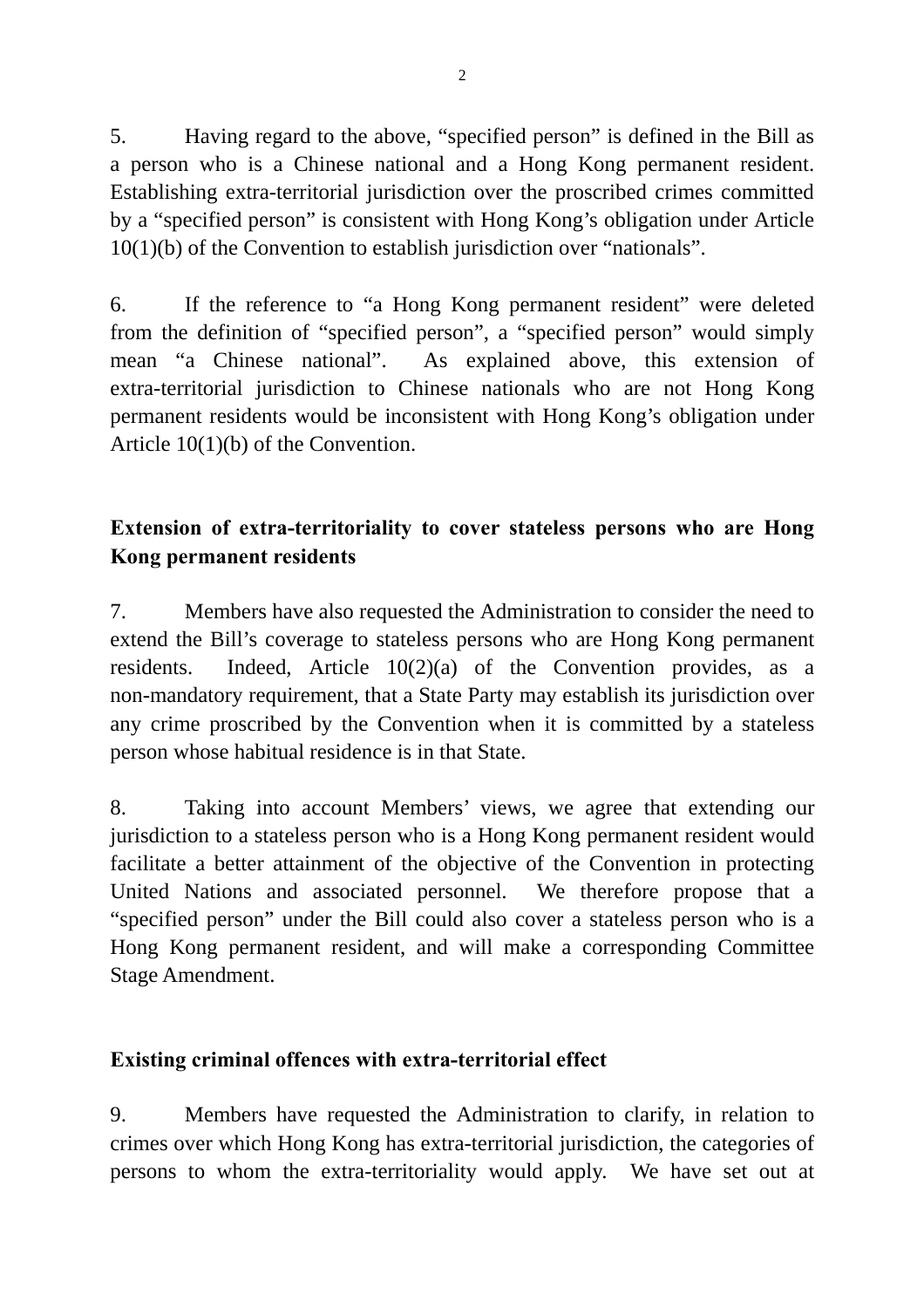**Annex A** some examples of existing criminal offences with extra-territorial jurisdiction. It can be seen that the practice varies. We consider that the scope of extra-territorial jurisdiction should be considered in the context of the requirements of individual circumstances. The extra-territoriality proposed under the Bill aims to fulfil the requirement of establishing jurisdiction over "nationals" under Article 10(1)(b) of the Convention, and is appropriate for the purpose.

## **Concurrent extra-territorial jurisdiction over Chinese nationals who are Hong Kong permanent residents**

10. Members have requested the Administration to clarify if the Mainland and Hong Kong have concurrent extra-territorial jurisdiction over Chinese nationals who are Hong Kong permanent residents having committed the crimes proscribed by the Convention after the enactment of the Bill, how such offenders would be dealt with.

11. In the event of concurrent jurisdiction, the usual practice is for the jurisdiction where the offence was committed to institute proceedings against the offender. If the Mainland and Hong Kong have concurrent extra-territorial jurisdiction over a Chinese national who is a Hong Kong permanent resident having committed an offence proscribed by the Convention outside the Mainland and Hong Kong, the offender may be dealt with as follows -

- (a) the jurisdiction where the offence was committed may institute proceedings against the offender;
- (b) if the offender is located in Hong Kong, Hong Kong may exercise jurisdiction over him/her; and
- (c) depending on the availability of evidence, both Hong Kong and the Mainland may request the jurisdiction where the offence was committed to surrender the offender, and it would be up to that jurisdiction to decide whether and to whom the offender should be surrendered.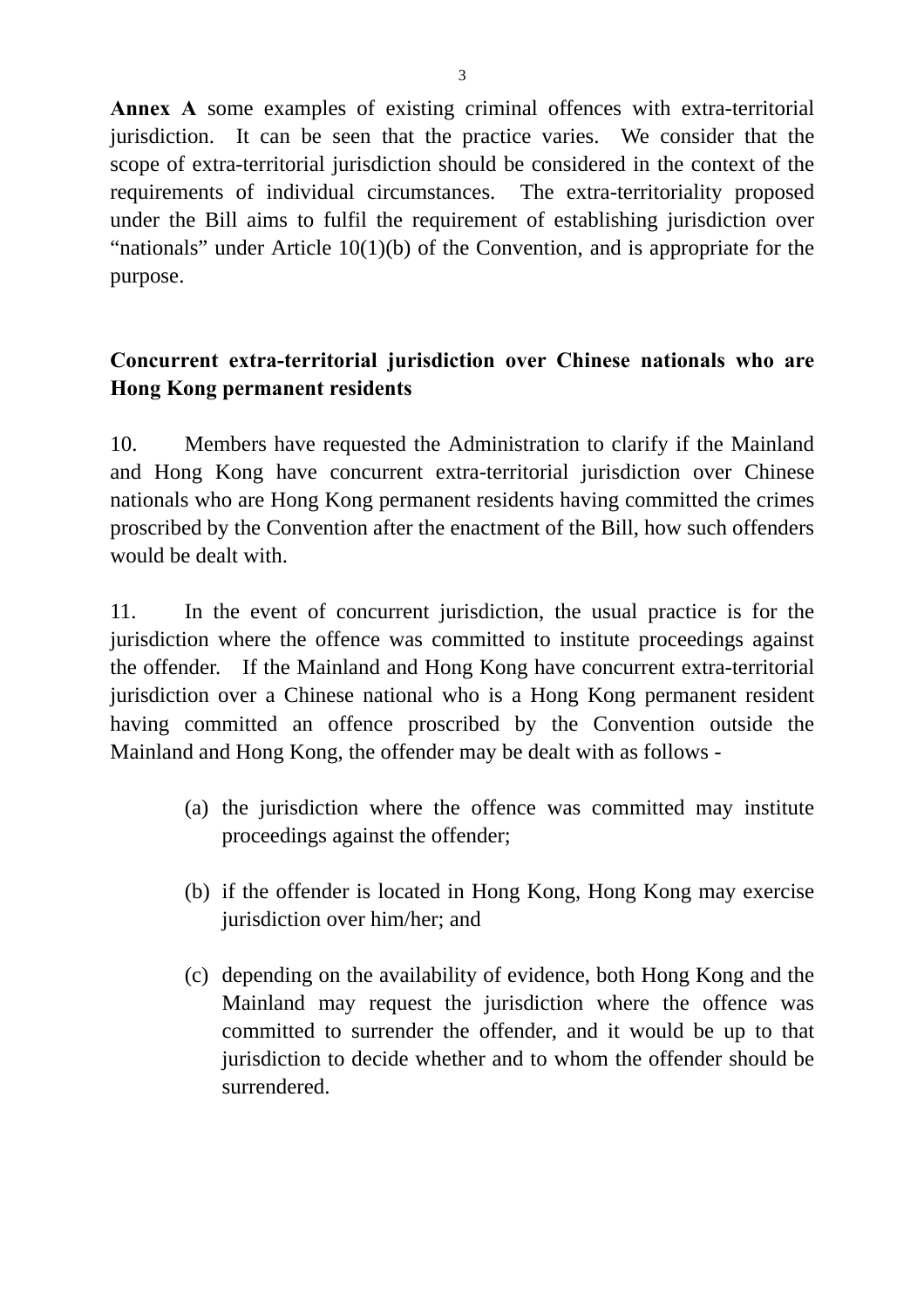### **Penalty for the offence of threat**

12. Members have requested the Administration to provide a comparison of the level of penalties imposed by Australia, Canada and the United Kingdom when the offence of threat is committed against United Nations and associated personnel as opposed to other threat offences.

13. The comparison is tabulated at **Annex B**. It can be observed that the penalties for the offence of threat against United Nations and associated personnel are generally higher that those for other threat offences.

Security Bureau July 2006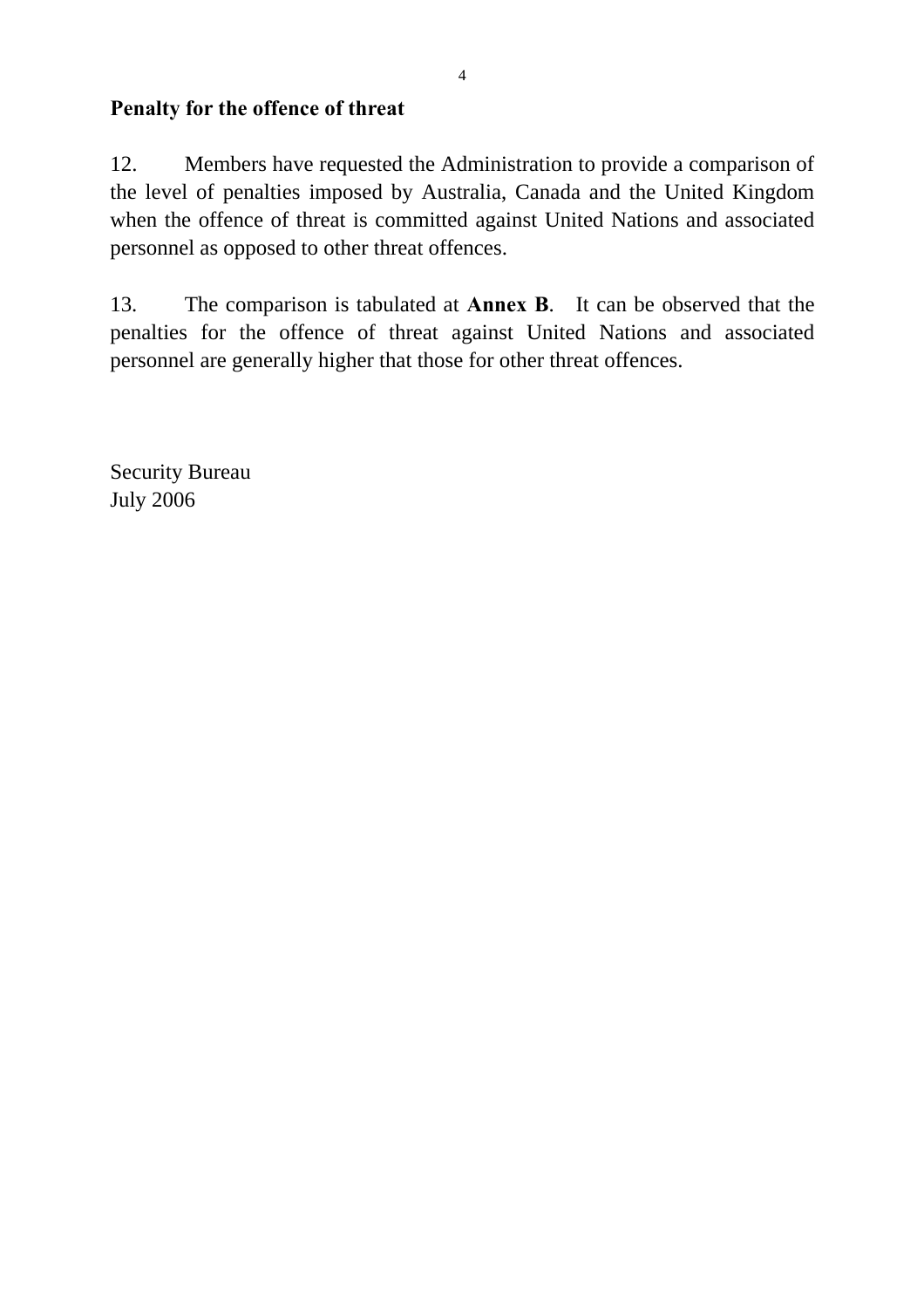#### **Examples of criminal offences with extra-territorial jurisdiction**

Section 23B(1) of the Crimes Ordinance (Cap. 200) provides that -

"Any act of any person which –

- (a) takes place on board a Hong Kong ship on the high seas; and
- (b) apart from this section is not an offence; and
- (c) would, were it to take place in Hong Kong, constitute an offence under the law of Hong Kong

shall …. whatever the citizenship or nationality of the person, constitute that offence."

It establishes extra-territorial jurisdiction over any offenders irrespective of their citizenship or nationality, if the offences are committed on board Hong Kong ships.

2. Section 23B(3) of Cap. 200 provides that -

"Where –

- (a) an act of any resident of the Hong Kong Special Administrative Region takes place –
	- (i) on board a Hong Kong ship in any port or harbour outside Hong Kong; or
	- (ii) on board a ship which is neither a Hong Kong ship nor a ship to which the person belongs;
- (b) apart from this subsection the act does not constitute an offence; and
- (c) the act would, if it took place in Hong Kong, constitute an offence under the law of Hong Kong,

then …. the act shall constitute that offence."

It establishes extra-territorial jurisdiction over any Hong Kong residents, if the offences are committed on board a ship.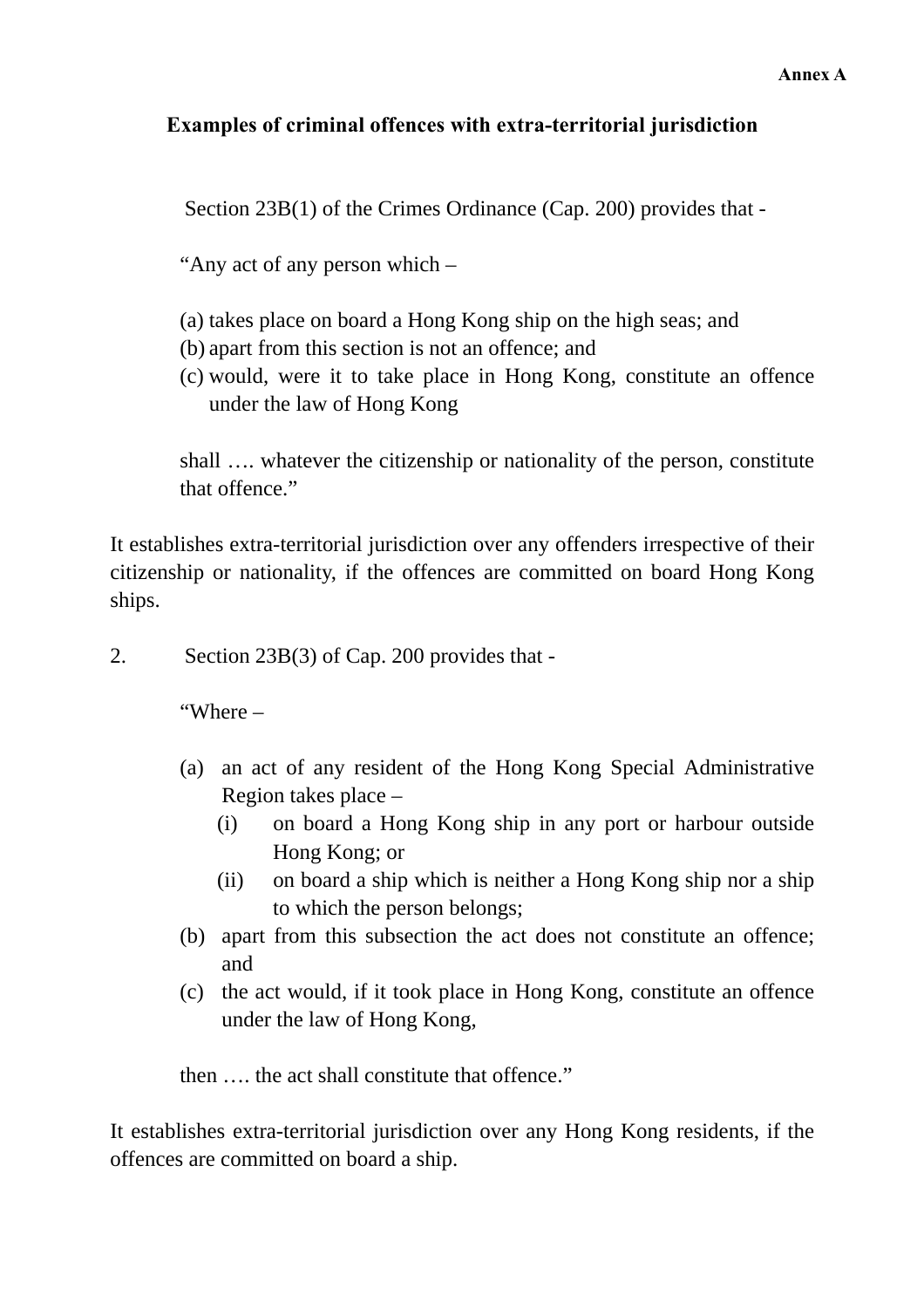3. Section 8B(1) of the Offences against the Person Ordinance (Cap. 212) provides that -

"Where –

- (a) an act takes place on the high seas or in any other place outside Hong Kong;
- (b) the person against or in relation to whom the act is committed or took place dies in Hong Kong as a result of the act; and
- (c) the act would, if taking place in Hong Kong, constitute murder or manslaughter or being accessory to murder or manslaughter,

whatever the citizenship or nationality of the person committing it or responsible for it, the act shall constitute the crime of, as may be appropriate, murder or manslaughter or so being accessory."

It establishes extra-territorial jurisdiction over any offenders irrespective of their citizenship or nationality, if the victims die in Hong Kong.

4. Section 19 of the Criminal Procedure Ordinance (Cap. 221) provides that -

 "In any indictment for an offence committed on the high seas or in any place outside Hong Kong, an allegation that the person injured was, at the time of the offence charged, within the jurisdiction of the Hong Kong courts shall be a sufficient allegation of the jurisdiction of the court to hear and determine the case."

It establishes extra-territorial jurisdiction over offenders irrespective of their citizenship or nationality, if the person injured was at the time of the offence charged, within Hong Kong's jurisdiction.

5. Section 3(1) of the Aviation Security Ordinance (Cap. 494) provides that -

> "Any act or commission taking place on board a Hong Kong-controlled aircraft while in flight elsewhere than in or over Hong Kong which, if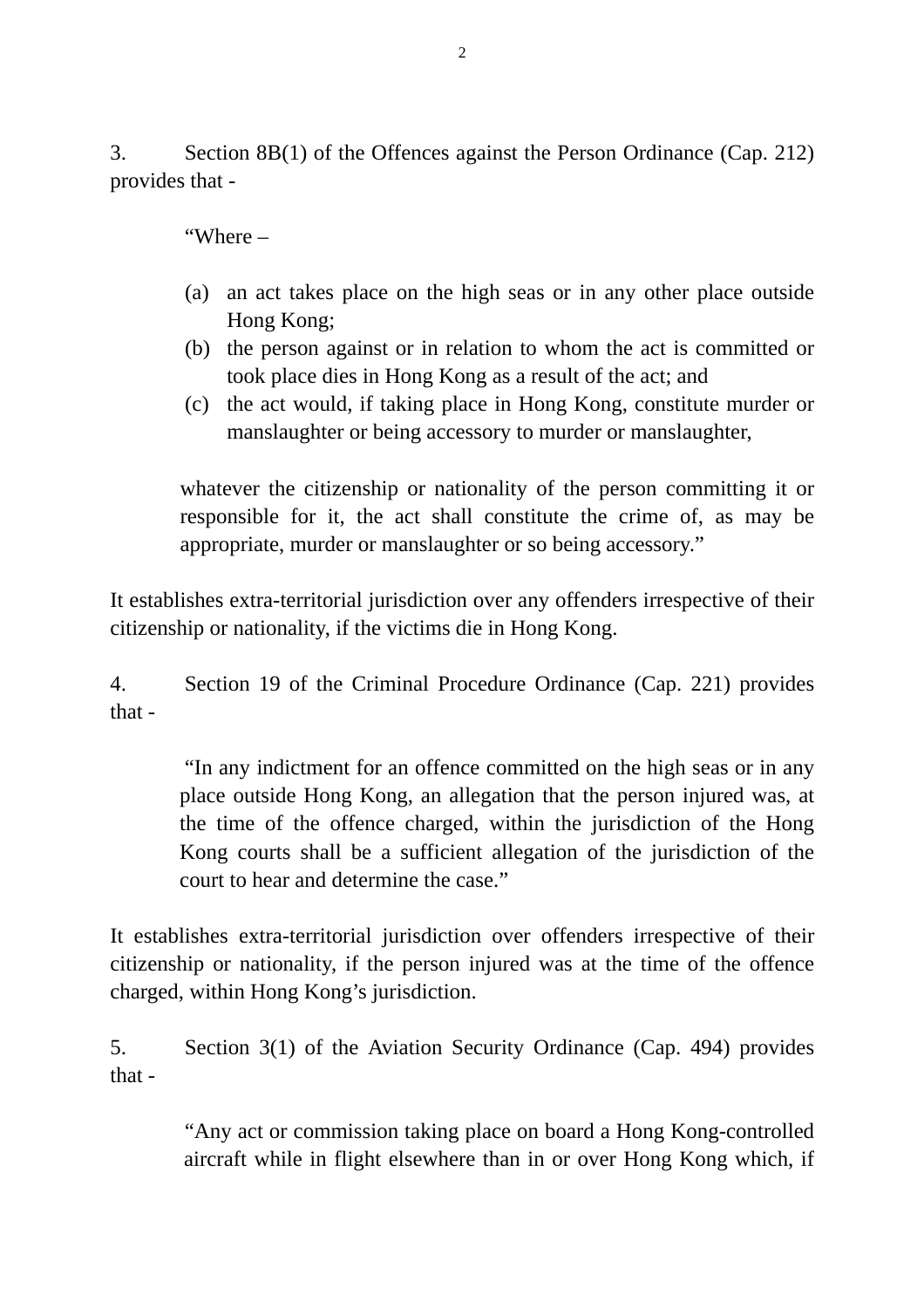taking place in Hong Kong, would constitute an offence under the law of Hong Kong shall constitute that offence."

It establishes extra-territorial jurisdiction over offenders irrespective of their citizenship or nationality, if the offences are committed on a Hong Kong-controlled aircraft while in flight.

6. The United Nations (Anti-Terrorism Measures) Ordinance (Cap. 575) implements the mandatory elements of United Nations Security Council Resolution 1373, one of which requires States to deny safe haven to those who finance, support, or commit terrorist acts. To give effect to this requirement, extra-territorial jurisdiction is established over Hong Kong permanent residents and bodies incorporated or constituted under the law of Hong Kong in respect of the offences proscribed by the Resolution.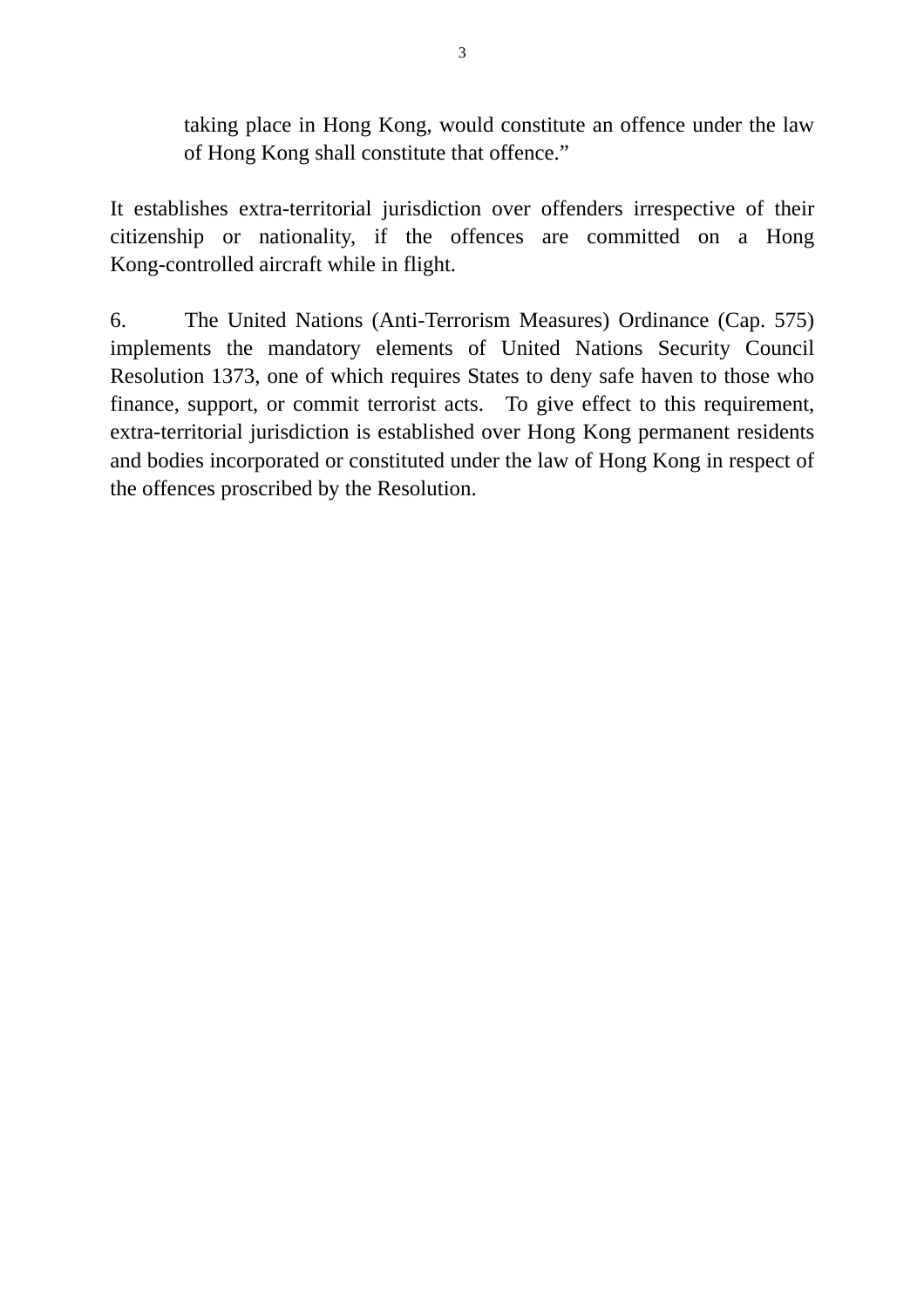# **Comparison of the level of penalties imposed by Australia, Canada and the United Kingdom when the offence of threat is committed against United Nations and associated personnel as opposed to other threat offences**

# 澳洲、加拿大和英國的威脅聯合國人員和有關人員罪行和其他威脅罪的罰則比較

|                                                                                                 | Australia 澳洲                                                                                                                                                                                                                                                                                 | Canada 加拿大                                                                                                                                                                                                                                                                                                                          | <b>United Kingdom 英國</b>                                                                                                                                                                                                                                                            |
|-------------------------------------------------------------------------------------------------|----------------------------------------------------------------------------------------------------------------------------------------------------------------------------------------------------------------------------------------------------------------------------------------------|-------------------------------------------------------------------------------------------------------------------------------------------------------------------------------------------------------------------------------------------------------------------------------------------------------------------------------------|-------------------------------------------------------------------------------------------------------------------------------------------------------------------------------------------------------------------------------------------------------------------------------------|
| Provisions on the                                                                               | Criminal Code Act 1995                                                                                                                                                                                                                                                                       | Criminal Code                                                                                                                                                                                                                                                                                                                       | United Nations Personnel Act 1997                                                                                                                                                                                                                                                   |
| threat offence                                                                                  |                                                                                                                                                                                                                                                                                              |                                                                                                                                                                                                                                                                                                                                     |                                                                                                                                                                                                                                                                                     |
| committed against<br><b>United Nations and</b><br>associated<br>personnel<br>有關威脅聯合國<br>人員和有關人員 | <b>Threatening to commit other</b><br>71.12<br>offences<br>A person is guilty of an offence if<br>the person:<br>threatens to commit an<br>(a)<br>offence (the <i>threatened</i><br><i>offence</i> ) under any of                                                                            | 424.1 Threat against United Nations<br>or associated personnel<br>Every one who, with intent to compel<br>any person, group of persons, state or<br>any international or intergovernmental<br>organization to do or refrain from doing<br>any act, threatens to commit an offence                                                   | <b>B.</b> Threats of attacks on UN workers –<br>(1) If a person in the United<br>Kingdom or elsewhere contravenes<br>subsection $(2)$ he shall be guilty of<br>an offence.<br>$(2)$ A person contravenes this<br>subsection if, in order to compel a                                |
| 罪行的條文                                                                                           | sections 71.2 to 71.11; and<br>intends to compel any other<br>(b)<br>person to do or omit to do<br>an act by making the threat.<br>Maximum penalty:<br>if the threatened offence is<br>(a)<br>the offence under<br>section 71.2 (murder of a<br>UN or associated<br>person)—imprisonment for | under section 235, 236, 266, 267, 268,<br>269, 269.1, 271, 272, 273, 279 or 279.1<br>against a member of United Nations<br>personnel or associated personnel or<br>threatens to commit an offence under<br>section 431.1 is guilty of an indictable<br>offence and liable to imprisonment for a<br>term of not more than ten years. | person to do or abstain from doing<br>any act, he-<br>(a) makes to a person a threat<br>that any person will do an act<br>which is-<br>(i) an offence mentioned in<br>section $1(2)$ against a UN<br>worker, or<br>(ii) an offence mentioned in<br>subsection $(2)$ of section 2 in |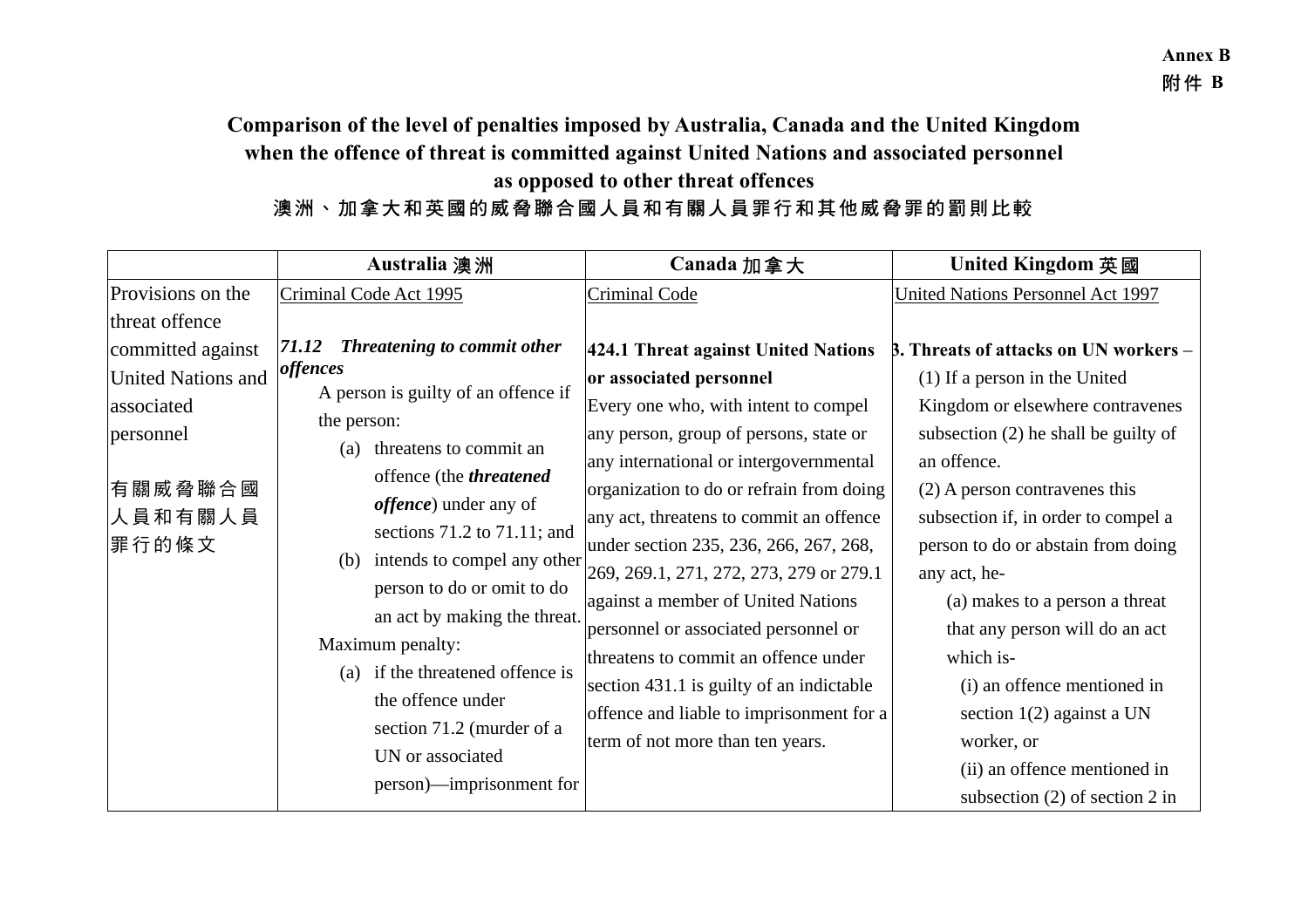| 10 years; or                        | connection with such an attack        |
|-------------------------------------|---------------------------------------|
| (b) if the threatened offence is    | as is mentioned in subsection         |
| the offence under                   | (1) of that section, and              |
| section 71.3, 71.4, 71.5,           | (b) intends that the person to        |
| 71.8 or 71.9 (manslaughter          | whom he makes the threat shall        |
| of, causing serious harm to,        | fear that it will be carried out.     |
| kidnapping, or sexually             | (3) A person guilty of an offence     |
| penetrating, a UN or                | under this section shall be liable on |
| associated                          | conviction on indictment to           |
| person)—imprisonment for            | imprisonment for a term-              |
| 7 years; or                         | (a) not exceeding ten years, and      |
| if the threatened offence is<br>(c) | (b) not exceeding the term of         |
| the offence under                   | imprisonment to which a person        |
| section 71.6 or 71.11               | would be liable for the offence       |
| (causing harm to, or                | constituted by doing the act          |
| damaging the property etc.          | threatened at the place where the     |
| of, a UN or associated              | conviction occurs and at the time     |
| person)—imprisonment for            | of the offence to which the           |
| 5 years; or                         | conviction relates.                   |
| (d) if the threatened offence is    |                                       |
| the offence under                   |                                       |
| section 71.7 or 71.10               |                                       |
| (recklessly causing harm            |                                       |
| to, or unlawful detention           |                                       |
| of, a UN or associated              |                                       |
|                                     |                                       |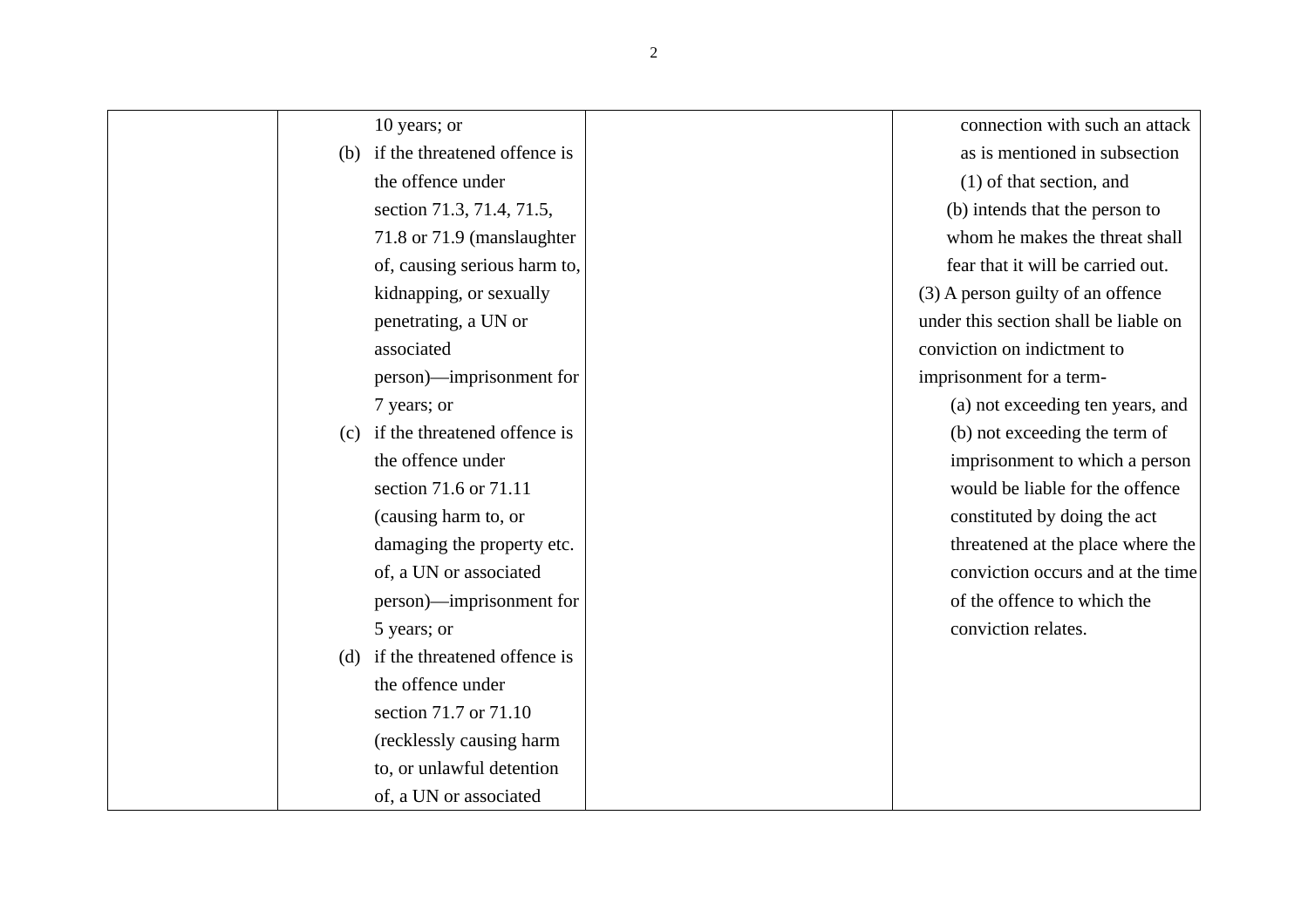| Provisions on the                       | person)—imprisonment for<br>3 years.                                                                                                                                                                                                                                                                                                                                                                                                                                                                                                                                                                                                                                                                    |                                                                                                                                                                                                                                                                                                                                                                                                                                                                                                                                                                                                                                                                                        | Criminal Justice and Public Order Act                                                                                                                                                                                                                                                                                                                                                                                                                                                                                                                                                             |
|-----------------------------------------|---------------------------------------------------------------------------------------------------------------------------------------------------------------------------------------------------------------------------------------------------------------------------------------------------------------------------------------------------------------------------------------------------------------------------------------------------------------------------------------------------------------------------------------------------------------------------------------------------------------------------------------------------------------------------------------------------------|----------------------------------------------------------------------------------------------------------------------------------------------------------------------------------------------------------------------------------------------------------------------------------------------------------------------------------------------------------------------------------------------------------------------------------------------------------------------------------------------------------------------------------------------------------------------------------------------------------------------------------------------------------------------------------------|---------------------------------------------------------------------------------------------------------------------------------------------------------------------------------------------------------------------------------------------------------------------------------------------------------------------------------------------------------------------------------------------------------------------------------------------------------------------------------------------------------------------------------------------------------------------------------------------------|
| other threat offences<br>有關其他威脅罪<br>的條文 | Criminal Code Act 1995<br>147.2 Threatening to cause harm to a<br>Commonwealth public official etc.<br>Threatening to cause serious harm<br>(1) A person (the <i>first person</i> ) is<br>guilty of an offence if:<br>the first person makes to<br>(a)<br>another person (the <i>second</i><br><i>person</i> ) a threat to cause<br>serious harm to the second<br>person or to a third person; and<br>the second person or the third<br>(b)<br>person is a public official; and<br>the first person:<br>(c)<br>intends the second person<br>(i)<br>to fear that the threat will<br>be carried out; or<br>(ii) is reckless as to causing the<br>second person to fear that<br>the threat will be carried | Criminal Code<br>264.1 (1) Every one commits an<br>offence who, in any manner, knowingly<br>utters, conveys or causes any person to<br>receive a threat<br>$(a)$ to cause death or bodily harm to<br>any person;<br>$(b)$ to burn, destroy or damage real or<br>personal property; or<br>$(c)$ to kill, poison or injure an animal<br>or bird that is the property of any<br>person.<br>(2) Every one who commits an<br>offence under paragraph $(1)(a)$ is guilty<br>lof<br>$(a)$ an indictable offence and liable to<br>imprisonment for a term not<br>exceeding five years; or<br>$(b)$ an offence punishable on<br>summary conviction and liable to<br>imprisonment for a term not | 1994<br>Intimidation, etc., of witnesses, jurors<br>and others<br>$51$ .—(1) A person who does to another<br>person-<br>(a) an act which intimidates,<br>and is intended to intimidate,<br>that other person;<br>(b) knowing or believing that<br>the other person is assisting in<br>the investigation of an offence or<br>is a witness or potential witness<br>or a juror or potential juror in<br>proceedings for an offence; and<br>(c) intending thereby to cause<br>the investigation or the course of<br>justice to be obstructed,<br>perverted or interfered with,<br>commits an offence. |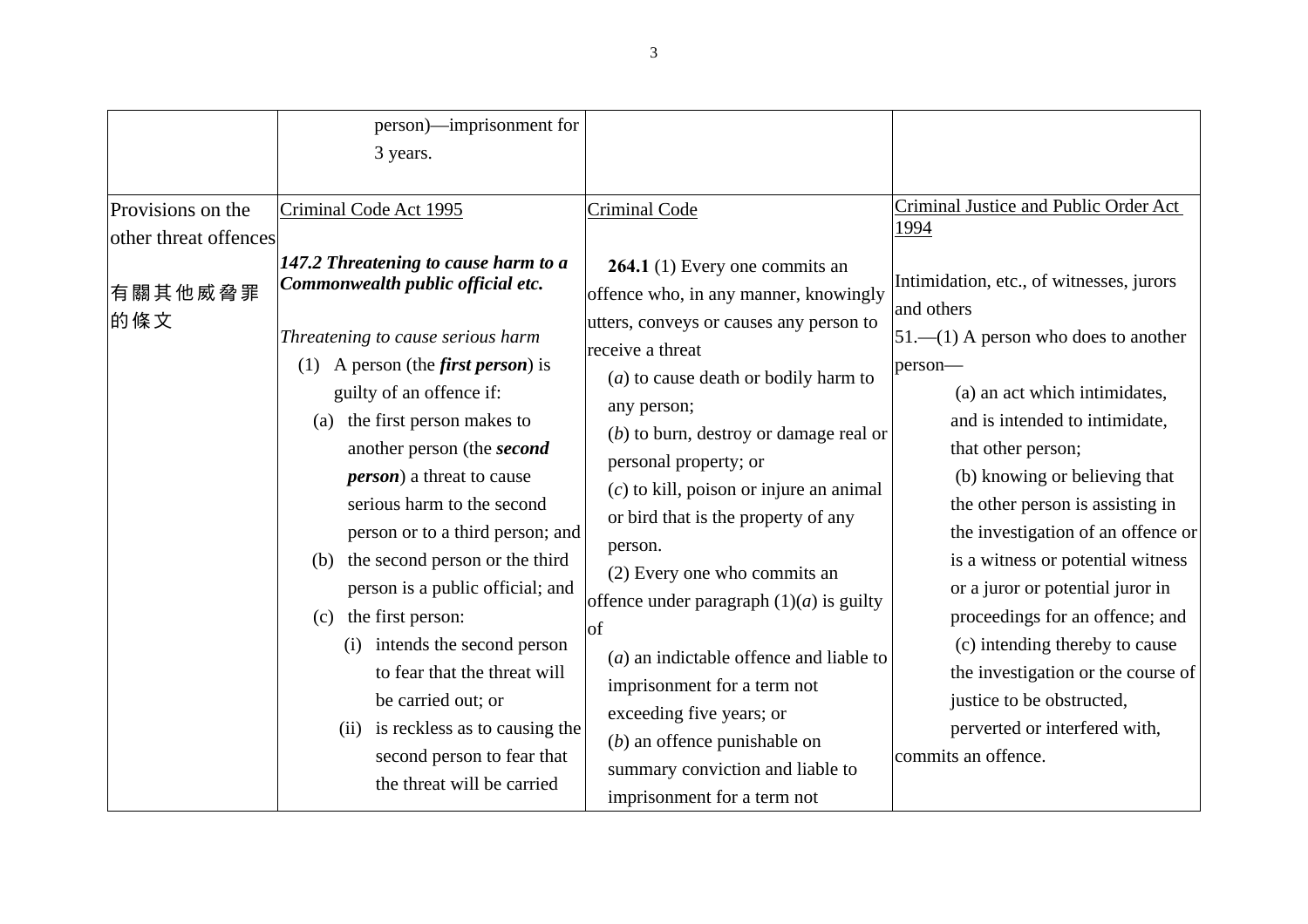| out; and                               | exceeding eighteen months.                                            | (2) A person who does or threatens to |
|----------------------------------------|-----------------------------------------------------------------------|---------------------------------------|
| the first person makes the<br>(d)      | 3) Every one who commits an                                           | do to another person—                 |
| threat because of:                     | offence under paragraph $(1)(b)$ or $(c)$                             | (a) an act which harms or would       |
| the official's status as a<br>(i)      | $(a)$ is guilty of an indictable offence                              | harm, and is intended to harm,        |
| public official; or                    | and liable to imprisonment for a term                                 | that other person;                    |
| (ii) any conduct engaged in by         | not exceeding two years; or                                           | (b) knowing or believing that         |
| the official in the official's         | $(b)$ is guilty of an offence punishable                              | the other person, or some other       |
| capacity as a public                   | on summary conviction.                                                | person, has assisted in an            |
| official; and                          |                                                                       | investigation into an offence or      |
| the official is a Commonwealth<br>(da) | 423. (1) Every one is guilty of an                                    | has given evidence or particular      |
| public official; and                   | indictable offence and liable to                                      | evidence in proceedings for an        |
| (db) if subparagraph $(d)(i)$          | imprisonment for a term of not more                                   | offence, or has acted as a juror      |
| applies—the status mentioned           | than five years or is guilty of an offence                            | or concurred in a particular          |
|                                        | in that subparagraph was status punishable on summary conviction who, | verdict in proceedings for an         |
| as a Commonwealth public               | wrongfully and without lawful                                         | offence; and                          |
| official; and                          | authority, for the purpose of compelling                              | (c) does or threatens to do the       |
| $(dc)$ if subparagraph $(d)(ii)$       | another person to abstain from doing                                  | act because of what (within           |
| applies—the conduct                    | anything that he or she has a lawful                                  | paragraph (b)) he knows or            |
| mentioned in that                      | right to do, or to do anything that he or                             | believes,                             |
| subparagraph was engaged in            | she has a lawful right to abstain from                                | commits an offence.                   |
| by the official in the official's      | doing,                                                                |                                       |
| capacity as a Commonwealth             | $(a)$ uses violence or threats of                                     | (3) A person does an act "to" another |
| public official.                       | violence to that person or his or her                                 | person with the intention of          |
| Penalty:                               | spouse or common-law partner or                                       | intimidating, or (as the case may be) |
| (e) if the official is a               | children, or injures his or her                                       | harming, that other person not only   |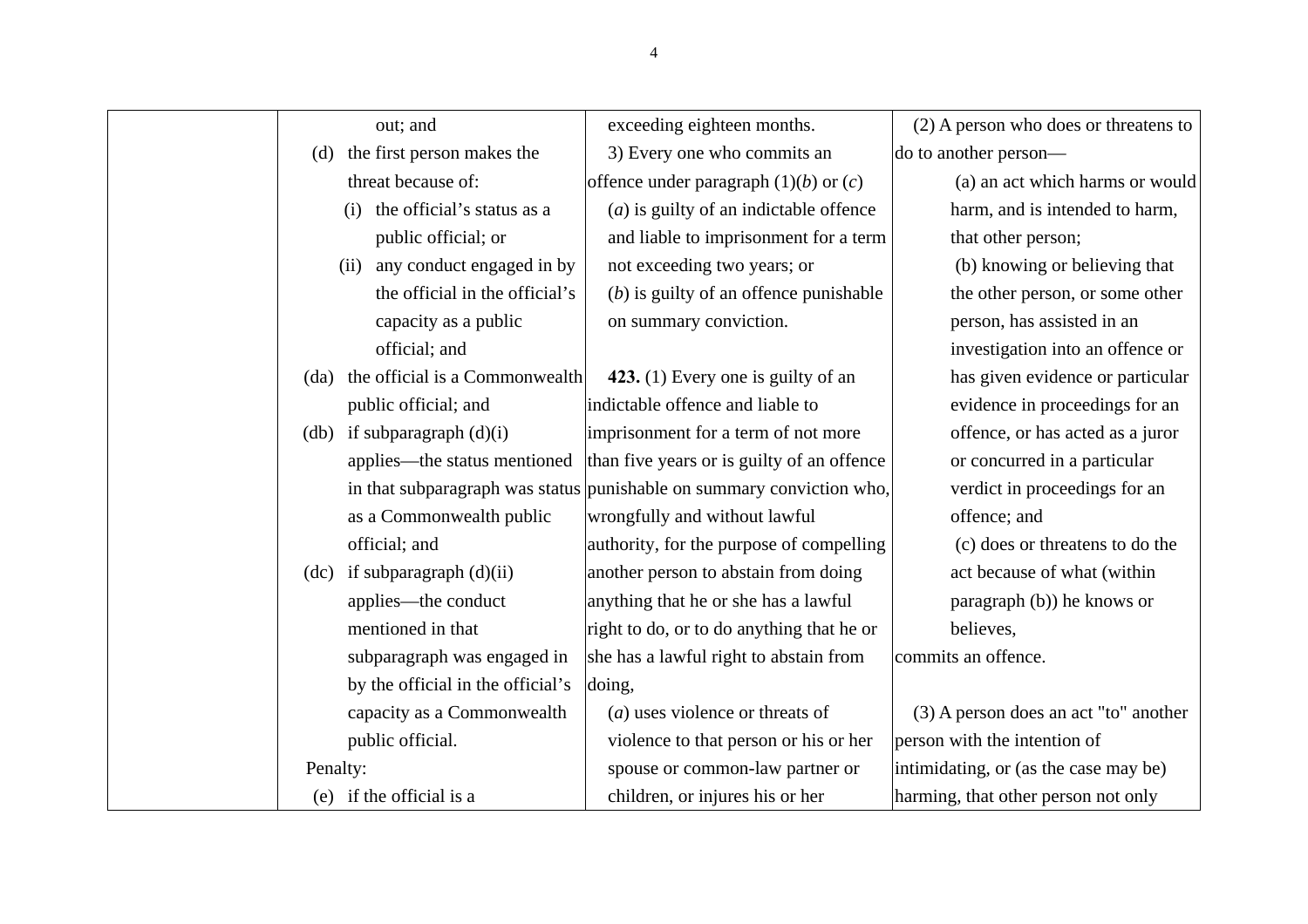| Commonwealth judicial officer                 | property;                                                                           | where the act is done in the presence of                                          |
|-----------------------------------------------|-------------------------------------------------------------------------------------|-----------------------------------------------------------------------------------|
| or a Commonwealth law                         | $(b)$ intimidates or attempts to                                                    | that other and directed at him directly                                           |
| enforcement                                   |                                                                                     | intimidate that person or a relative of but also where the act is done to a third |
| officer—imprisonment for 9                    | that person by threats that, in Canada person and is intended, in the               |                                                                                   |
| years; or                                     |                                                                                     | or elsewhere, violence or other injury circumstances, to intimidate or (as the    |
| in any other<br>(f)                           | will be done to or punishment                                                       | case may be) harm the person at whom                                              |
| case—imprisonment for 7                       | inflicted on him or her or a relative of the act is directed.                       |                                                                                   |
| years.                                        | his or hers, or that the property of any                                            |                                                                                   |
| Absolute liability applies to the<br>(1A)     | of them will be damaged;                                                            | (4) The harm that may be done or                                                  |
| paragraphs (1)(da), (db) and (dc)             | $(c)$ persistently follows that person;                                             | threatened may be financial as well as                                            |
| elements of the offence.                      | $(d)$ hides any tools, clothes or other                                             | physical (whether to the person or a                                              |
|                                               | property owned or used by that                                                      | person's property) and similarly as                                               |
| Threatening to cause harm                     | person, or deprives him or her of                                                   | respects an intimidatory act which                                                |
| A person (the <i>first person</i> ) is<br>(2) | them or hinders him or her in the use                                               | consists of threats.                                                              |
| guilty of an offence if:                      | of them;                                                                            |                                                                                   |
| the first person makes to<br>(a)              | $(e)$ with one or more other persons,                                               | (5) The intention required by                                                     |
| another person (the second                    | follows that person, in a disorderly                                                | subsection $(1)(c)$ and the motive                                                |
| <i>person</i> ) a threat to cause harm        | manner, on a highway;                                                               | required by subsection $(2)(c)$ above                                             |
| to the second person or to a                  | ( <i>f</i> ) besets or watches the place where $ {\rm need not be the only or the}$ |                                                                                   |
| third person; and                             |                                                                                     | that person resides, works, carries on predominating intention or motive with     |
| the second person or the third<br>(b)         | business or happens to be; or                                                       | which the act is done or, in the case of                                          |
| person is a public official; and              | $(g)$ blocks or obstructs a highway.                                                | subsection (2), threatened.                                                       |
| the first person:<br>(c)                      |                                                                                     |                                                                                   |
| intends the second person<br>(i)              |                                                                                     | (6) A person guilty of an offence                                                 |
| to fear that the threat will                  |                                                                                     | under this section shall be liable—                                               |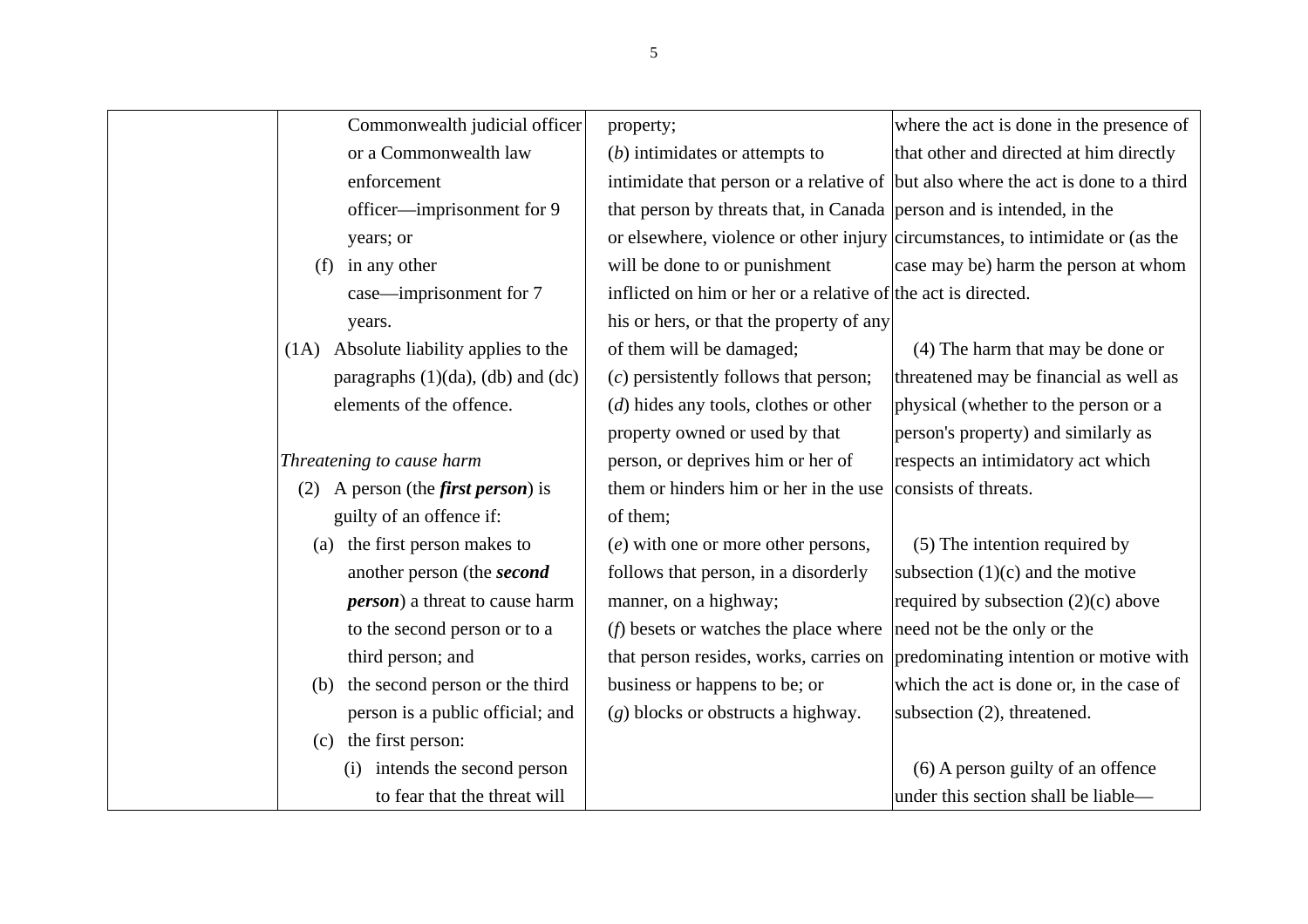| be carried out; or                    | (a) on conviction on indictment,  |
|---------------------------------------|-----------------------------------|
| (ii) is reckless as to causing the    | to imprisonment for a term not    |
| second person to fear that            | exceeding five years or a fine or |
| the threat will be carried            | both;                             |
| out; and                              | (b) on summary conviction, to     |
| the first person makes the<br>(d)     | imprisonment for a term not       |
| threat because of:                    | exceeding six months or a fine    |
| the official's status as a<br>(i)     | not exceeding the statutory       |
| public official; or                   | maximum or both.                  |
| (ii) any conduct engaged in by        |                                   |
| the official in the official's        |                                   |
| capacity as a public                  |                                   |
| official; and                         |                                   |
| the official is a Commonwealth<br>(e) |                                   |
| public official; and                  |                                   |
| (f) if subparagraph $(d)(i)$          |                                   |
| applies—the status mentioned          |                                   |
| in that subparagraph was status       |                                   |
| as a Commonwealth public              |                                   |
| official; and                         |                                   |
| $(g)$ if subparagraph $(d)(ii)$       |                                   |
| applies—the conduct                   |                                   |
| mentioned in that                     |                                   |
| subparagraph was engaged in           |                                   |
| by the official in the official's     |                                   |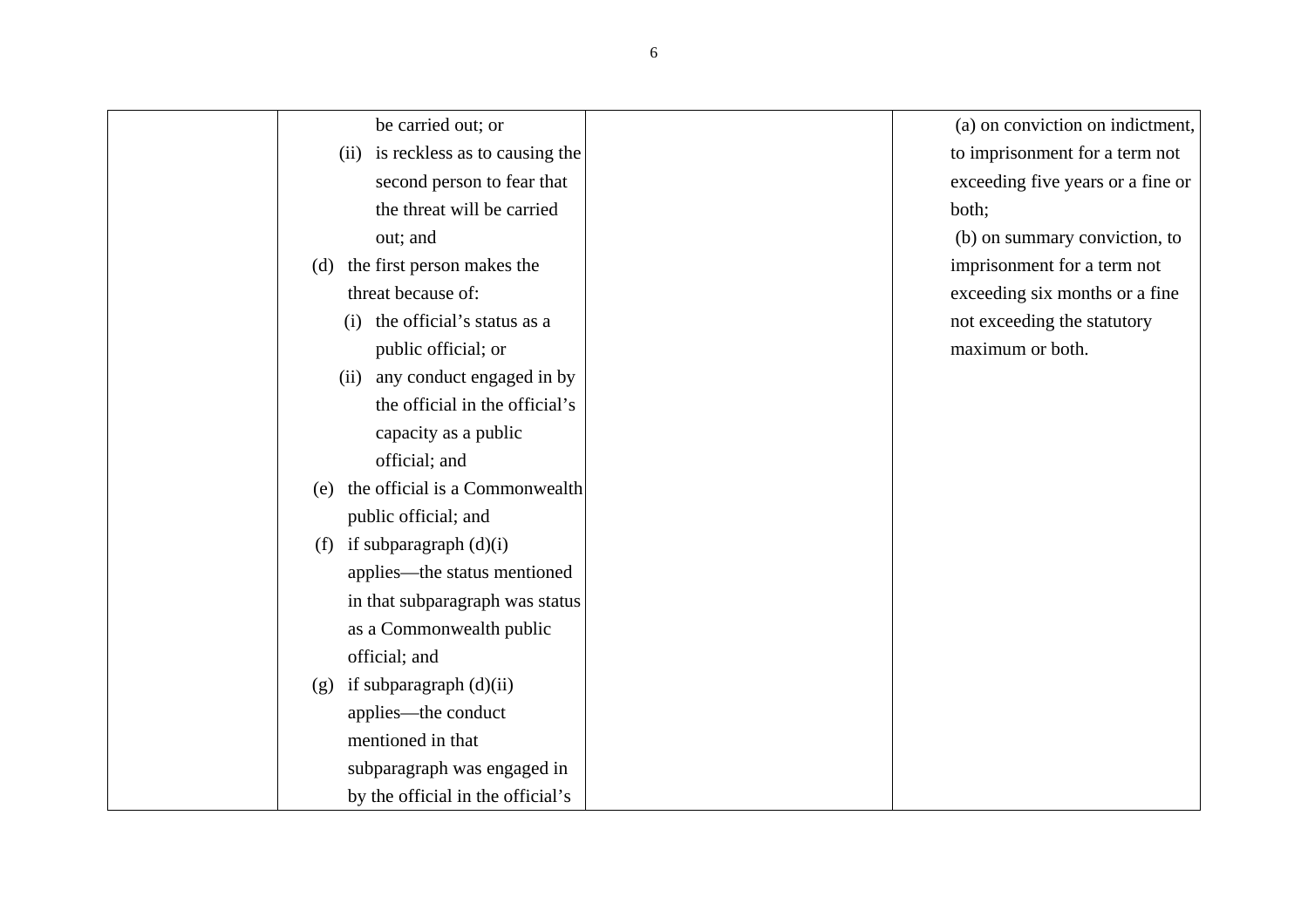| capacity as a Commonwealth                 |
|--------------------------------------------|
| public official.                           |
| Penalty: Imprisonment for 2                |
| years                                      |
| (2A) Absolute liability applies to the     |
| paragraphs $(2)(e)$ , $(f)$ and $(g)$      |
| elements of the offence.                   |
|                                            |
| Threatening to cause serious harm to a     |
| former Governor-General, former            |
| Minister or former Parliamentary           |
| Secretary                                  |
| (3) A person (the <i>first person</i> ) is |
| guilty of an offence if:                   |
| (a) the first person makes to              |
| another person (the second                 |
| <i>person</i> ) a threat to cause          |
| serious harm to the second                 |
| person or to a third person; and           |
| (b) the second person or the third         |
| person is a former                         |
| Governor-General, a former                 |
| Minister or a former                       |
| Parliamentary Secretary; and               |
| the first person:<br>(c)                   |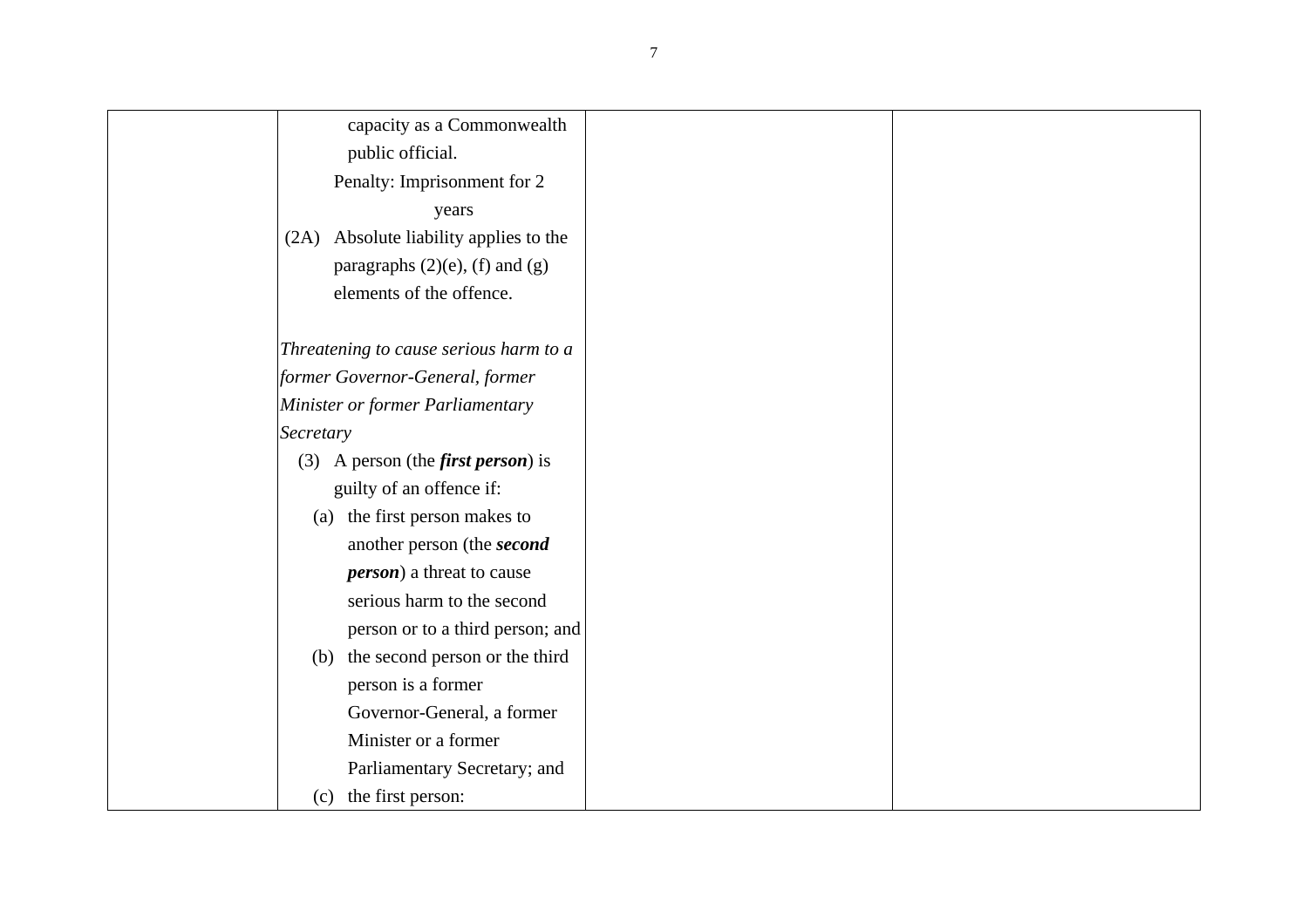| (i)            | intends the second person             |
|----------------|---------------------------------------|
|                | to fear that the threat will          |
|                | be carried out; or                    |
|                | (ii) is reckless as to causing the    |
|                | second person to fear that            |
|                | the threat will be carried            |
|                | out; and                              |
| (d)            | the first person makes the            |
|                | threat because of:                    |
| (i)            | the second or third person's          |
|                | status as a former                    |
|                | Governor-General, a                   |
|                | former Minister or a former           |
|                | Parliamentary Secretary; or           |
| (ii)           | any conduct engaged in by             |
|                | the second or third person            |
|                | in the second or third                |
|                | person's former capacity as           |
|                | a Governor-General, a                 |
|                | Minister or a Parliamentary           |
|                | Secretary.                            |
|                | Penalty: Imprisonment for 7 years.    |
|                |                                       |
| <b>Threats</b> |                                       |
|                | (4) For the purposes of this section, |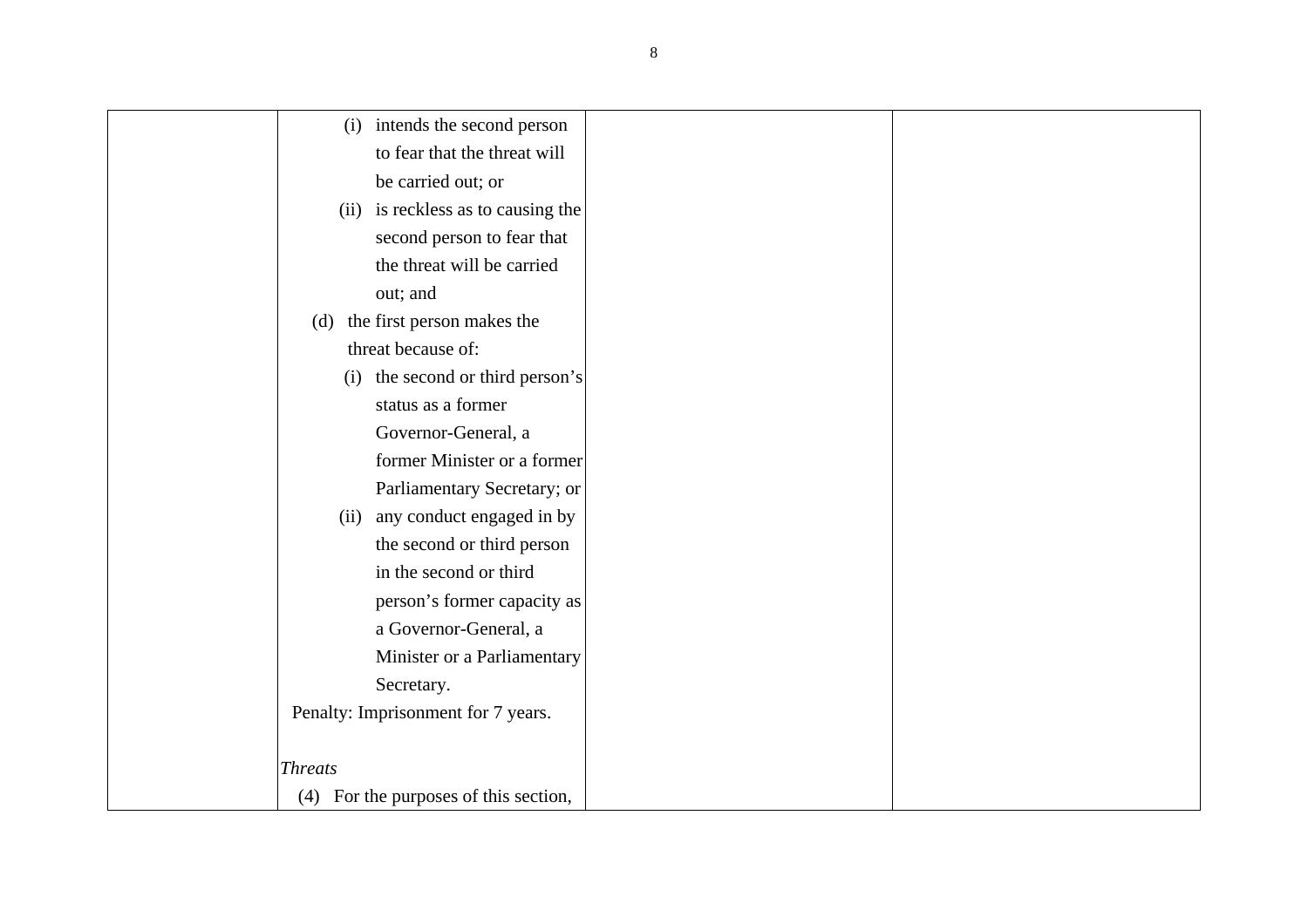<sup>a</sup>*threat* may be:

- (a) express or implied; or
- (b) conditional or unconditional.

*Unnecessary to prove that a threatened person actually feared harm* 

 (5) In a prosecution for an offence against this section, it is not necessary to prove that the person threatened actually feared that the threat would be carried out.

#### *149.1 Obstruction of Commonwealth public officials*

- (1) A person is guilty of an offence if:
	- (a) the person knows that another person is a public official; and
- (b) the first-mentioned person obstructs, hinders, intimidates or resists the official in the performance of the official's functions; and
- (c) the official is a Commonwealth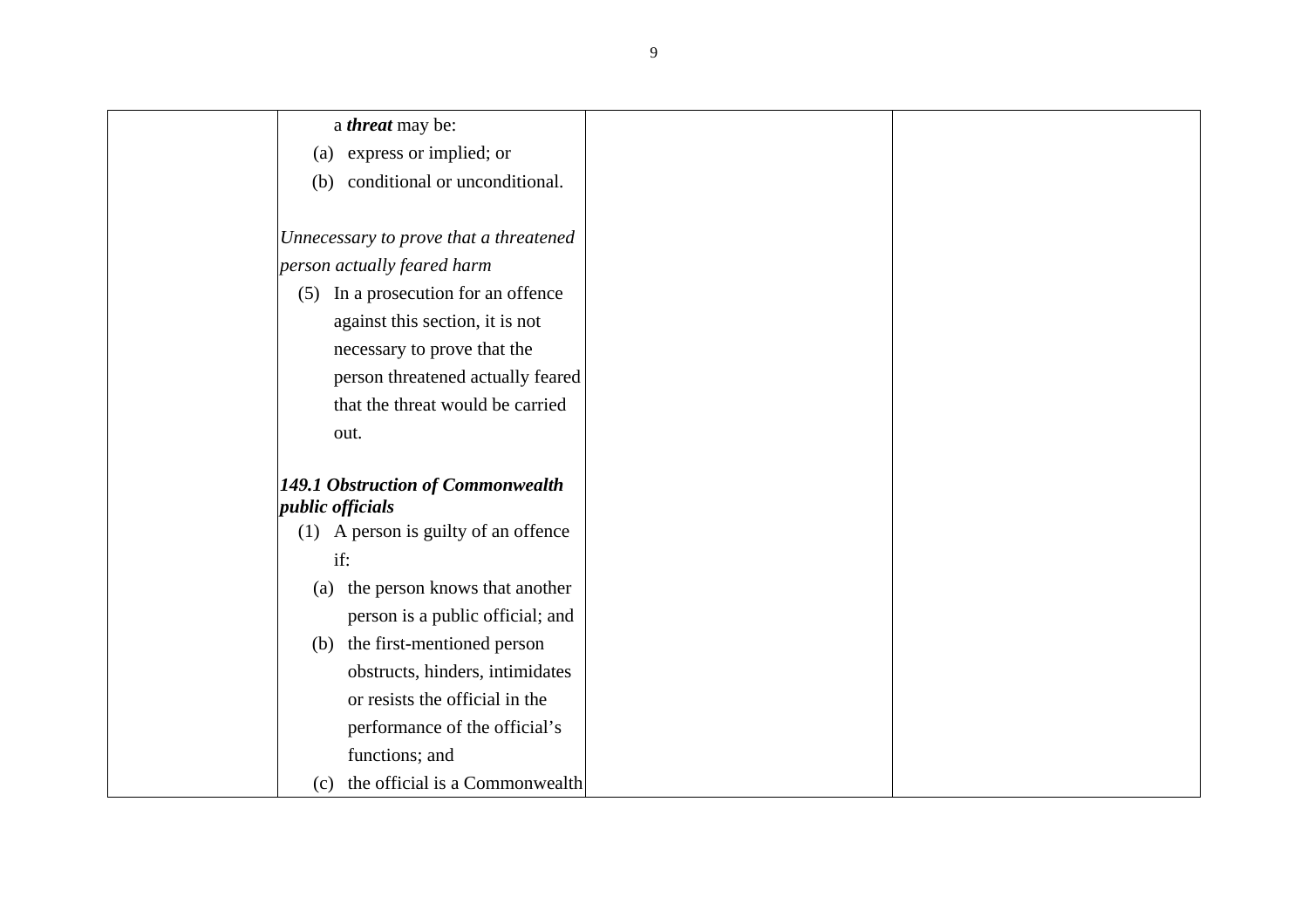public official; and

 (d) the functions are functions as a Commonwealth public official. Penalty: Imprisonment for 2

years.

- (2) In a prosecution for an offence against subsection (1), it is not necessary to prove that the defendant knew:
	- (a) that the official was a Commonwealth public official; or
- (b) that the functions were functions as a Commonwealth public official.
- (3) For the purposes of this section, it is immaterial whether the defendant was aware that the public official was performing the official's functions.
- (4) Section 15.3 (extended geographical jurisdiction—category C) applies to an offence against subsection (1).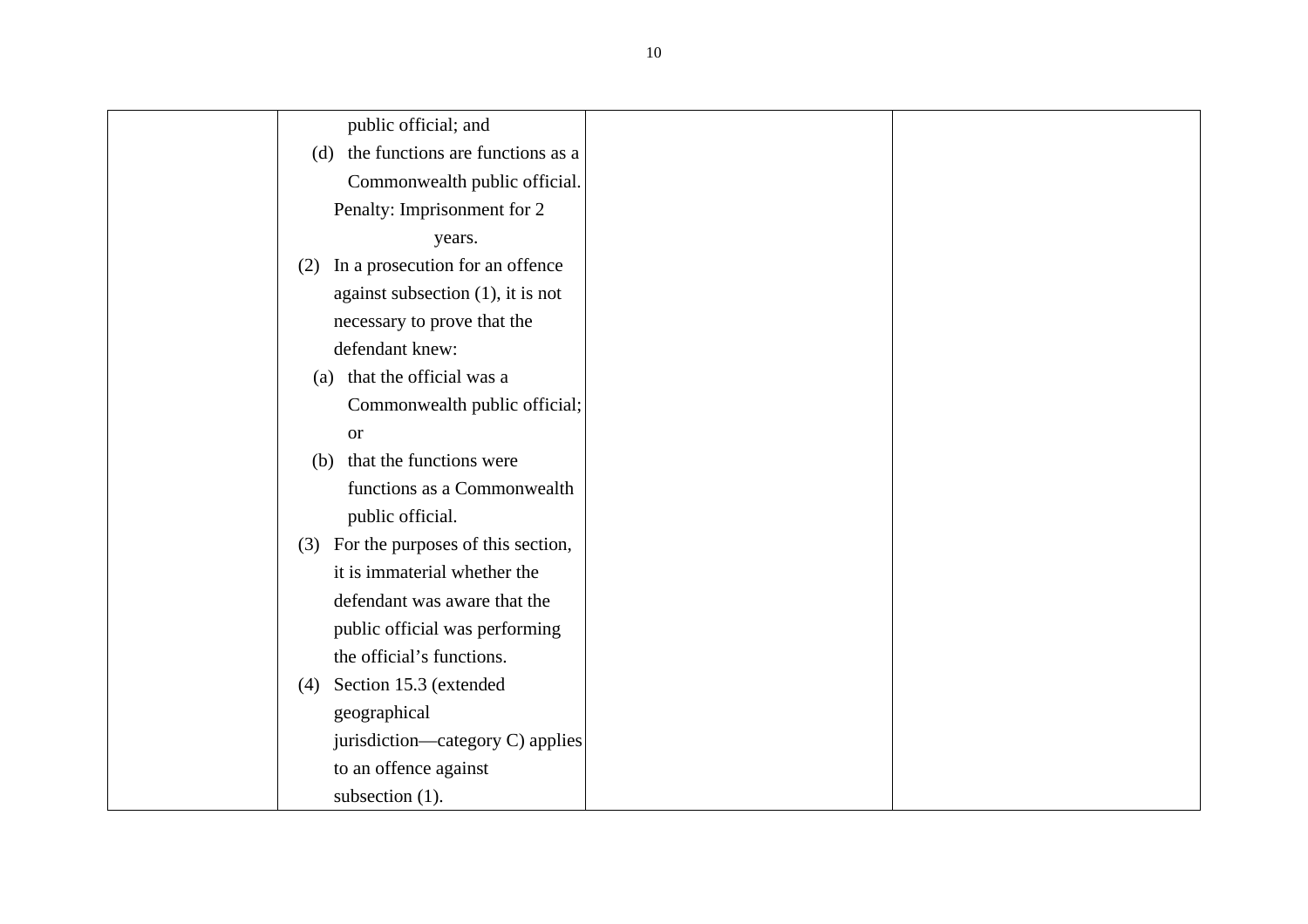| The definition of <i>duty</i> in<br>(5)                 |  |
|---------------------------------------------------------|--|
| section 130.1 does not apply to                         |  |
| this section.                                           |  |
| In this section:<br>(6)                                 |  |
| function:                                               |  |
| (a) in relation to a person who is a                    |  |
| public official-means any                               |  |
| authority, duty, function or                            |  |
| power that is conferred on the                          |  |
| person as a public official; or                         |  |
| (b) in relation to a person who is a                    |  |
| Commonwealth public                                     |  |
| official-means any authority,                           |  |
| duty, function or power that is                         |  |
| conferred on the person as a                            |  |
| Commonwealth public official.                           |  |
|                                                         |  |
| 268.107 Threatening witnesses or<br><i>interpreters</i> |  |
| A person commits an offence if<br>(1)                   |  |
| the person causes or threatens to                       |  |
| cause any detriment to another                          |  |
| person with the intention that the                      |  |
| other person or a third person                          |  |
| will:                                                   |  |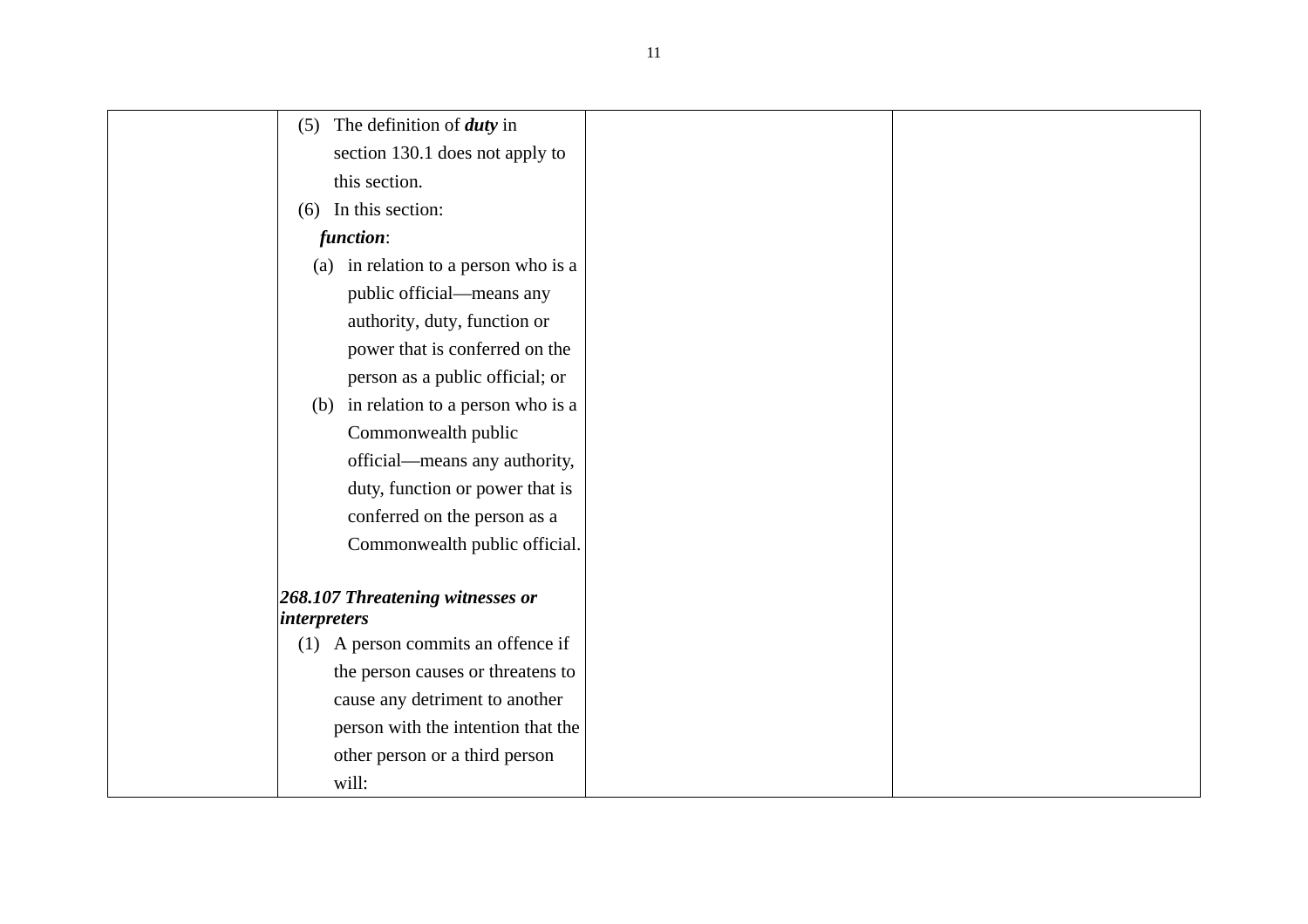| not attend as a witness at a<br>(a)   |
|---------------------------------------|
| proceeding before the                 |
| <b>International Criminal Court;</b>  |
| <b>or</b>                             |
| (b) give false evidence at such a     |
| proceeding; or                        |
| (c) withhold true evidence at such    |
| a proceeding.                         |
| Penalty: Imprisonment for 7           |
| years.                                |
| A person commits an offence if<br>(2) |
| the person causes or threatens to     |
| cause any detriment to another        |
| person with the intention that the    |
| other person or a third person        |
| will:                                 |
| (a) not attend as an interpreter at a |
| proceeding before the                 |
| <b>International Criminal Court;</b>  |
| <b>or</b>                             |
| (b) give a false or misleading        |
| interpretation as an interpreter      |
| in such a proceeding.                 |
| Penalty: Imprisonment for 7           |
| years.                                |